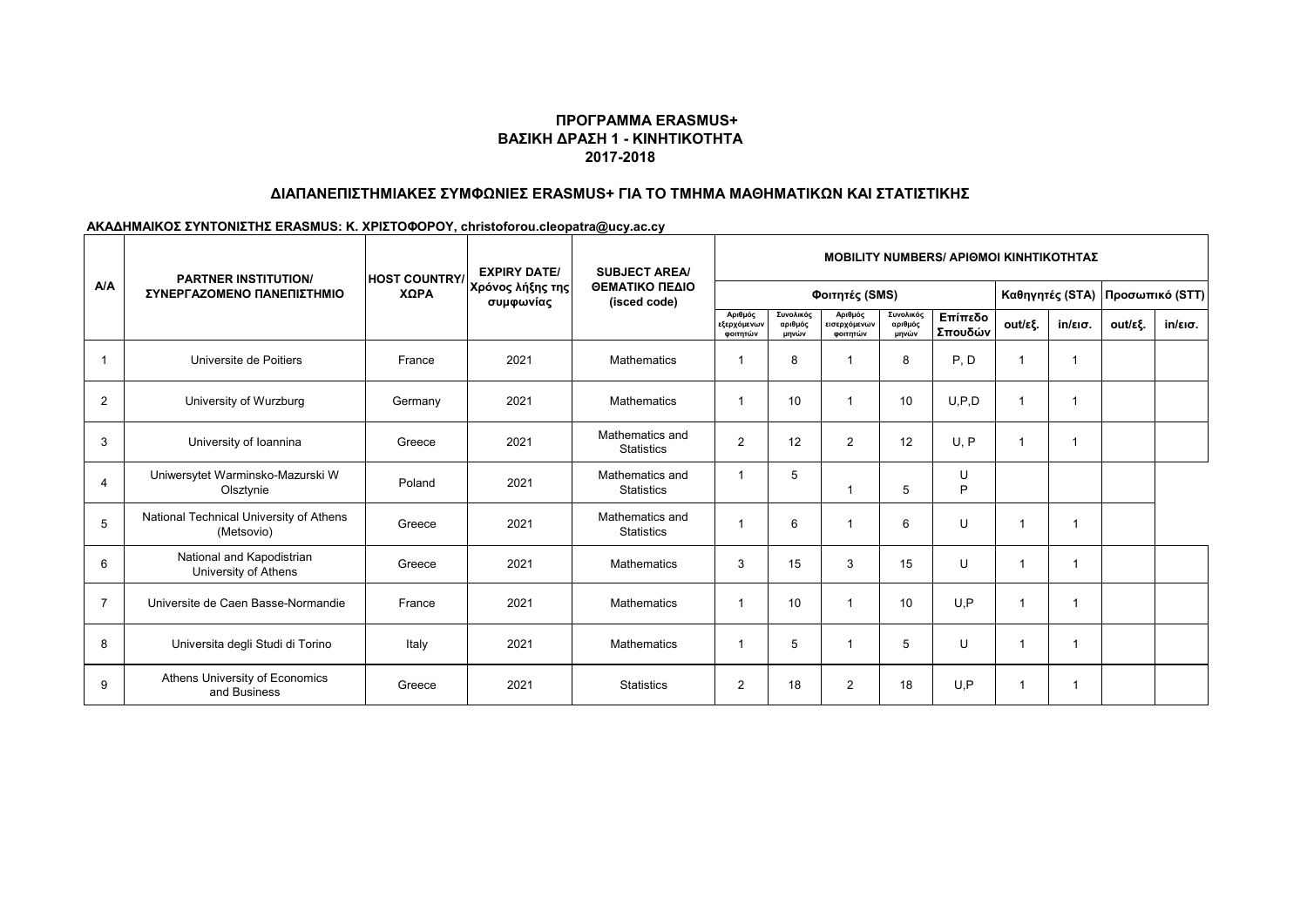## **ΒΑΣΙΚΗ ΔΡΑΣΗ 1 - ΚΙΝΗΤΙΚΟΤΗΤΑ 2017-2018 ΠΡΟΓΡΑΜΜΑ ERASMUS+**

### **ΔΙΑΠΑΝΕΠΙΣΤΗΜΙΑΚΕΣ ΣΥΜΦΩΝΙΕΣ ERASMUS+ ΓΙΑ ΤΟ ΤΜΗΜΑ ΜΑΘΗΜΑΤΙΚΩΝ ΚΑΙ ΣΤΑΤΙΣΤΙΚΗΣ**

#### **ΑΚΑΔΗΜΑΙΚΟΣ ΣΥΝΤΟΝΙΣΤΗΣ ERASMUS: K. ΧΡΙΣΤΟΦΟΡΟΥ, christoforou.cleopatra@ucy.ac.cy**

|     | <b>PARTNER INSTITUTION/</b><br>ΣΥΝΕΡΓΑΖΟΜΕΝΟ ΠΑΝΕΠΙΣΤΗΜΙΟ | <b>HOST COUNTRY/</b><br>ΧΩΡΑ | <b>EXPIRY DATE/</b><br>Χρόνος λήξης της<br>συμφωνίας | <b>SUBJECT AREA/</b><br>ΘΕΜΑΤΙΚΟ ΠΕΔΙΟ<br>(isced code) | <b>ΜΟΒΙLITY NUMBERS/ ΑΡΙΘΜΟΙ ΚΙΝΗΤΙΚΟΤΗΤΑΣ</b>     |                               |                                                    |                               |                    |                 |                   |                 |                   |
|-----|-----------------------------------------------------------|------------------------------|------------------------------------------------------|--------------------------------------------------------|----------------------------------------------------|-------------------------------|----------------------------------------------------|-------------------------------|--------------------|-----------------|-------------------|-----------------|-------------------|
| A/A |                                                           |                              |                                                      |                                                        | Φοιτητές (SMS)                                     |                               |                                                    |                               |                    | Καθηγητές (STA) |                   | Προσωπικό (STT) |                   |
|     |                                                           |                              |                                                      |                                                        | Αριθμός<br>εξερχόμενων<br>φοιτητών                 | Συνολικός<br>αριθμός<br>μηνών | Αριθμός<br>εισερχόμενων<br>φοιτητών                | Συνολικός<br>αριθμός<br>μηνών | Επίπεδο<br>Σπουδών | out/εξ.         | $in/\epsilon$ ισ. | out/εξ.         | $in/\epsilon$ ισ. |
| 10  | University of Pireaus                                     | Greece                       | 2020                                                 | <b>Statistics</b>                                      | 2                                                  | 10                            | $\overline{2}$                                     | 10                            | U, D               |                 |                   |                 |                   |
| 11  | University of Crete                                       | Greece                       | 2021                                                 | Mathematics                                            | $\overline{2}$                                     | 10                            | $\overline{2}$                                     | 10                            | U                  |                 |                   |                 |                   |
| 12  | University of Patras                                      | Greece                       | 2021                                                 | <b>Mathematics</b>                                     | $\overline{2}$<br>$\overline{1}$                   | 12<br>6                       | $\overline{a}$                                     | 12<br>6                       | U, P<br>D          |                 |                   |                 |                   |
| 13  | University of Aegean                                      | Greece                       | 2021                                                 | <b>Mathematics &amp; Statistics</b>                    | 3                                                  | 18                            | 3                                                  | 18                            | U, P, D            | -1              |                   |                 |                   |
| 14  | Aristotle University of Thessaloniki                      | Greece                       | 2020                                                 | Mathematics and<br><b>Statistics</b>                   | $\overline{2}$                                     | 8                             | $\overline{2}$                                     | 8                             | U, P, D            | -1              |                   |                 |                   |
| 15  | University of Rouen                                       | France                       | 2021                                                 | Mathematics                                            | 3<br>3<br>3                                        | 30<br>30<br>30                | 3<br>3<br>3                                        | 30<br>30<br>30                | U<br>P<br>D        |                 |                   |                 |                   |
| 16  | Universisty of L'Aquila                                   | Italy                        | 2021                                                 | <b>Mathematics</b>                                     | 3<br>3<br>3                                        | 27<br>27<br>27                | 3<br>3<br>3                                        | 27<br>27<br>27                | U<br>P<br>D        |                 |                   |                 |                   |
| 17  | Stockholm University                                      | Sweden                       | 2020                                                 | <b>Mathematics</b>                                     | $\overline{2}$                                     | 10                            | $\overline{2}$                                     | 10                            | U, P, D            |                 |                   |                 |                   |
| 18  | <b>UMEA University</b>                                    | Sweden                       | 2021                                                 | Mathematics and<br><b>Statistics</b>                   | $\overline{2}$<br>$\overline{2}$<br>$\overline{2}$ | 10<br>10<br>10                | $\overline{a}$<br>$\overline{2}$<br>$\overline{2}$ | 10<br>10<br>10                | U<br>P<br>D        |                 |                   |                 |                   |